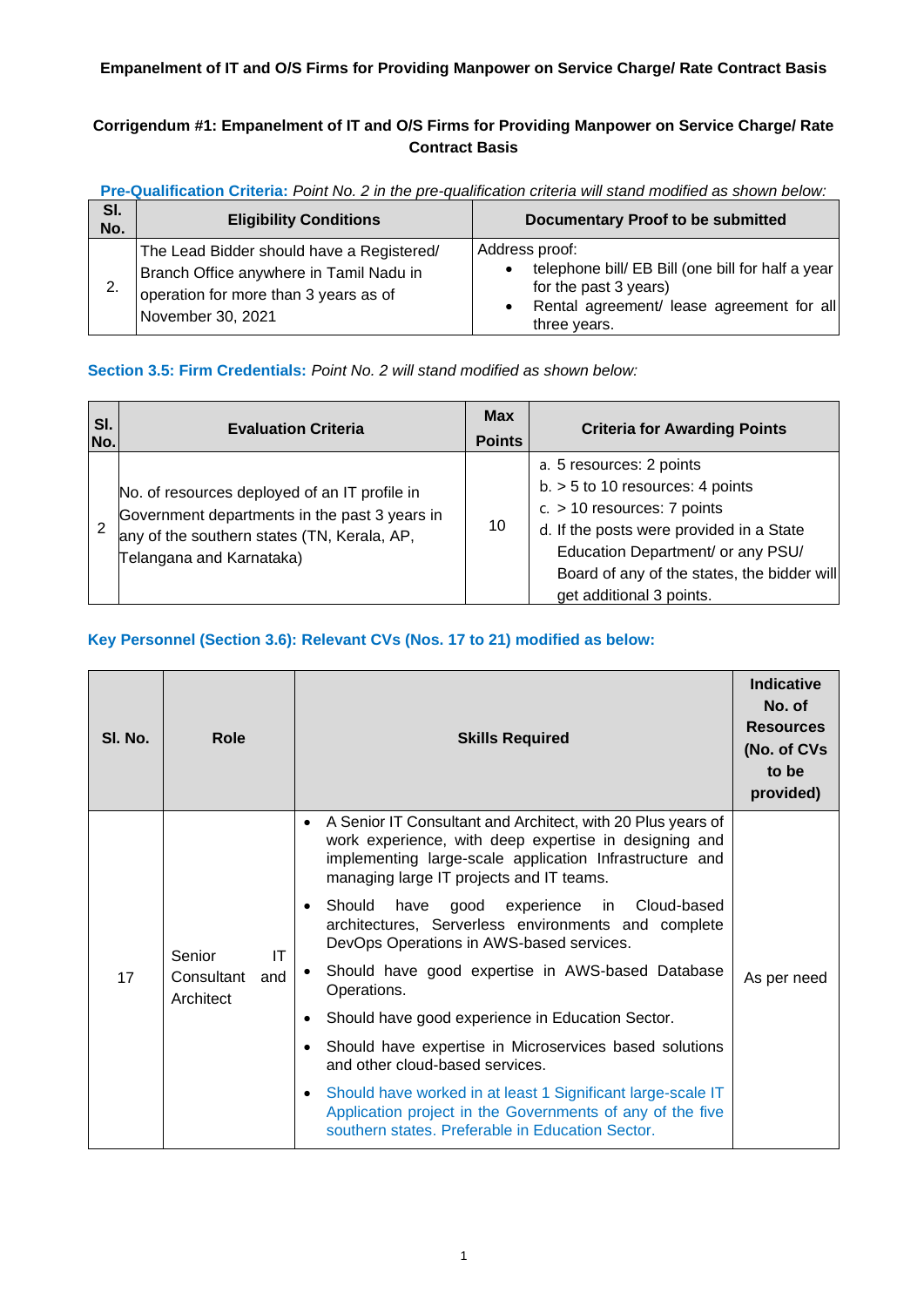| SI. No. | <b>Role</b>                                   | <b>Skills Required</b>                                                                                                                                                                                                                                                                                                                                                                                                                                                                                                                                                                           | <b>Indicative</b><br>No. of<br><b>Resources</b><br>(No. of CVs<br>to be<br>provided) |
|---------|-----------------------------------------------|--------------------------------------------------------------------------------------------------------------------------------------------------------------------------------------------------------------------------------------------------------------------------------------------------------------------------------------------------------------------------------------------------------------------------------------------------------------------------------------------------------------------------------------------------------------------------------------------------|--------------------------------------------------------------------------------------|
| 18      | Project<br>Senior<br>Management<br>Consultant | A Senior Project Management Consultant having 10-15<br>Years of work experience with at least 5 years in the<br>development and implementation of IT Projects covering<br>products and services. Should have experience in<br>process analysis, customer requirement<br>business<br>gathering, and managing large-scale IT Projects through<br>the entire project life cycle.<br>Should have expertise in Database Designs and a good<br>understanding of AWS Cloud-Based Services.                                                                                                              | As per need                                                                          |
|         |                                               | Should have good experience in Education domain.<br>Should have worked in at least 1 Significant large-scale IT<br>$\bullet$<br>Application project in the Governments of any of the five<br>southern states. Preferable in Education Sector.                                                                                                                                                                                                                                                                                                                                                    |                                                                                      |
| 19      | M/c Learning<br>Engineer                      | Machine learning engineers should have 2-3 Years'<br>experience and expertise in creating programs and<br>algorithms that enable machines to take actions without<br>being directed.<br>Should have a deep understanding of the following skills<br>computational statistics, mathematical optimisation, data<br>mining. Should have good exposure to Machine Learning<br>programs and tools such as Scikit-learn, Tensor flow,<br>PyTorch, etc.<br>Should have worked in at least 1 Significant large-scale<br>IT Application project in the Governments of any of the<br>five southern states. | As per need                                                                          |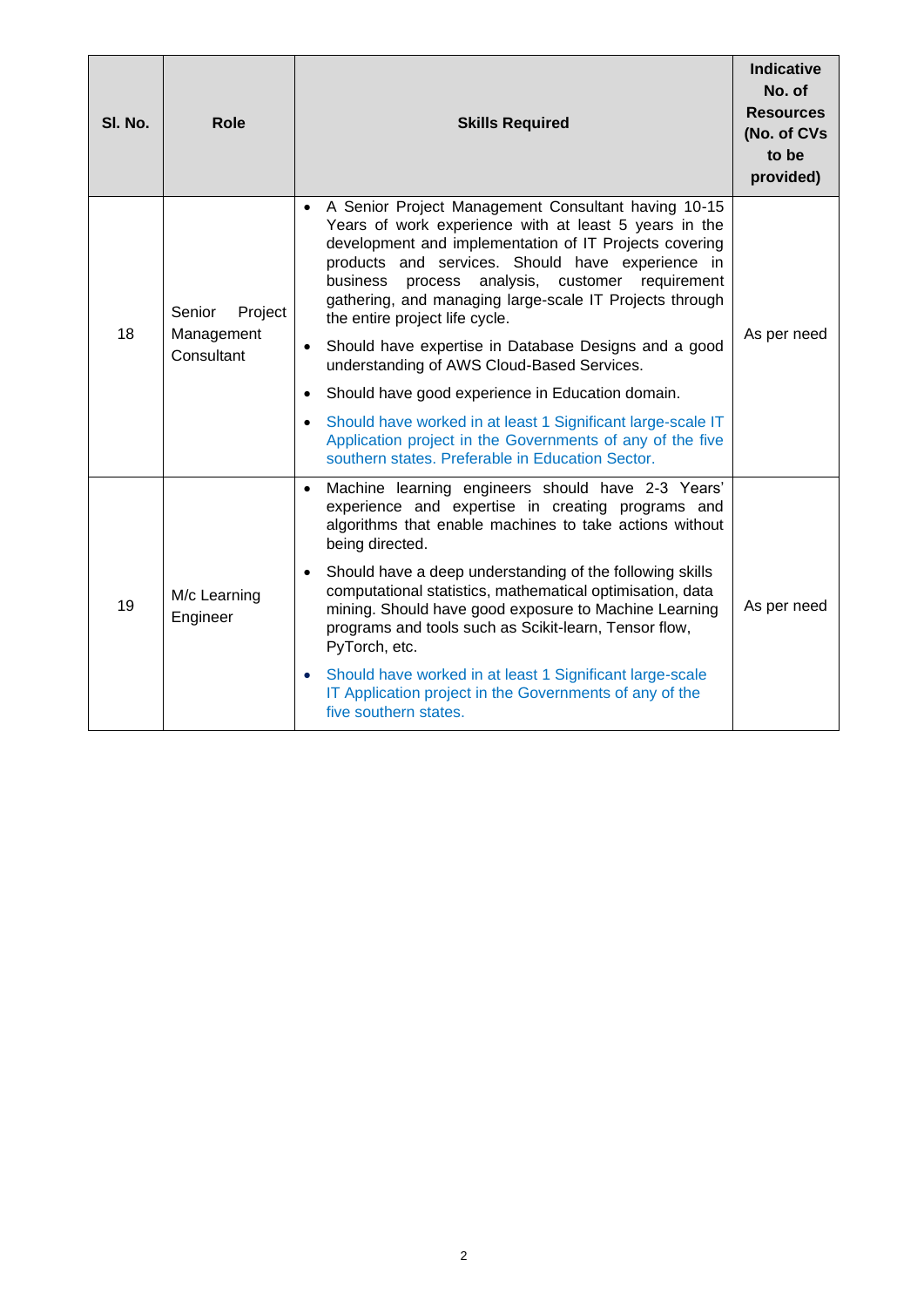# **Empanelment of IT and O/S Firms for Providing Manpower on Service Charge/ Rate Contract Basis**

# **Addendum #1: Empanelment of IT and O/S Firms for Providing Manpower on Service Charge/ Rate Contract Basis**

| SI. No. | <b>Role</b>                        | <b>Skills Required</b>                                                                                                                                                                                            | <b>Indicative No.</b><br>of Resources<br>(No. of CVs to<br>be provided) |
|---------|------------------------------------|-------------------------------------------------------------------------------------------------------------------------------------------------------------------------------------------------------------------|-------------------------------------------------------------------------|
|         |                                    | Experience: 2 to 3 years<br>$\bullet$                                                                                                                                                                             |                                                                         |
|         |                                    | Language Proficiency: English (Read, Write), Tamil<br>(Read, Write)                                                                                                                                               |                                                                         |
|         |                                    | The applicant must have hands-on experience in<br>creating the following artefacts in both English and<br>Tamil:                                                                                                  |                                                                         |
|         |                                    | o Articles/blog posts.                                                                                                                                                                                            |                                                                         |
|         | <b>Content</b>                     | Creating website content for new launches.                                                                                                                                                                        |                                                                         |
| 22      | <b>Development</b>                 | Social media content.                                                                                                                                                                                             | As per need                                                             |
|         | <b>Specialist</b>                  | Prepare user guides for Websites/ Mobile apps.<br>$\circ$                                                                                                                                                         |                                                                         |
|         |                                    | The successful candidate should also be detail-<br>oriented and committed to meeting tight deadlines.                                                                                                             |                                                                         |
|         |                                    | Preference: Candidates with a strong writing portfolio,<br>bachelor's degree in Arts and relevant work<br>experience.                                                                                             |                                                                         |
|         |                                    | Note: The Authority may, if required, seek a portfolio<br>of the candidate prior to selection/ short listing.                                                                                                     |                                                                         |
|         |                                    | Experience: 2 to 3 years<br>$\bullet$                                                                                                                                                                             |                                                                         |
|         |                                    | Language Proficiency: English (Read, Write), Tamil<br>(Read, Write)                                                                                                                                               |                                                                         |
|         |                                    | Technical Skills: Adobe Photoshop, Adobe Illustrator,<br>Camtasia Studio or any equivalent software to create/<br>edit videos and animations for training and educational<br>purposes.                            |                                                                         |
|         |                                    | Description: A talented professional who can be very<br>creative and come up with Videos or design creative<br>posters to promote new education schemes and<br>services via social media and department websites. |                                                                         |
| 23      | <b>Digital Content</b><br>(Design) | The candidate must have hands-on experience in:                                                                                                                                                                   | As per need                                                             |
|         | <b>Creator</b>                     | ○ Designing creative posters that can be posted<br>on social media platforms.                                                                                                                                     |                                                                         |
|         |                                    | Creating training videos using any video editor<br>$\circ$<br>such as Camtasia.                                                                                                                                   |                                                                         |
|         |                                    | $\circ$ Optimise content for websites and social media<br>platforms.                                                                                                                                              |                                                                         |
|         |                                    | Collaborate with the content writer and provide<br>$\circ$<br>necessary artefacts to create the right content.                                                                                                    |                                                                         |
|         |                                    | o Manage the social media platforms such as<br>Facebook, Instagram, Twitter and more.                                                                                                                             |                                                                         |
|         |                                    | Detail orientation.<br>$\circ$                                                                                                                                                                                    |                                                                         |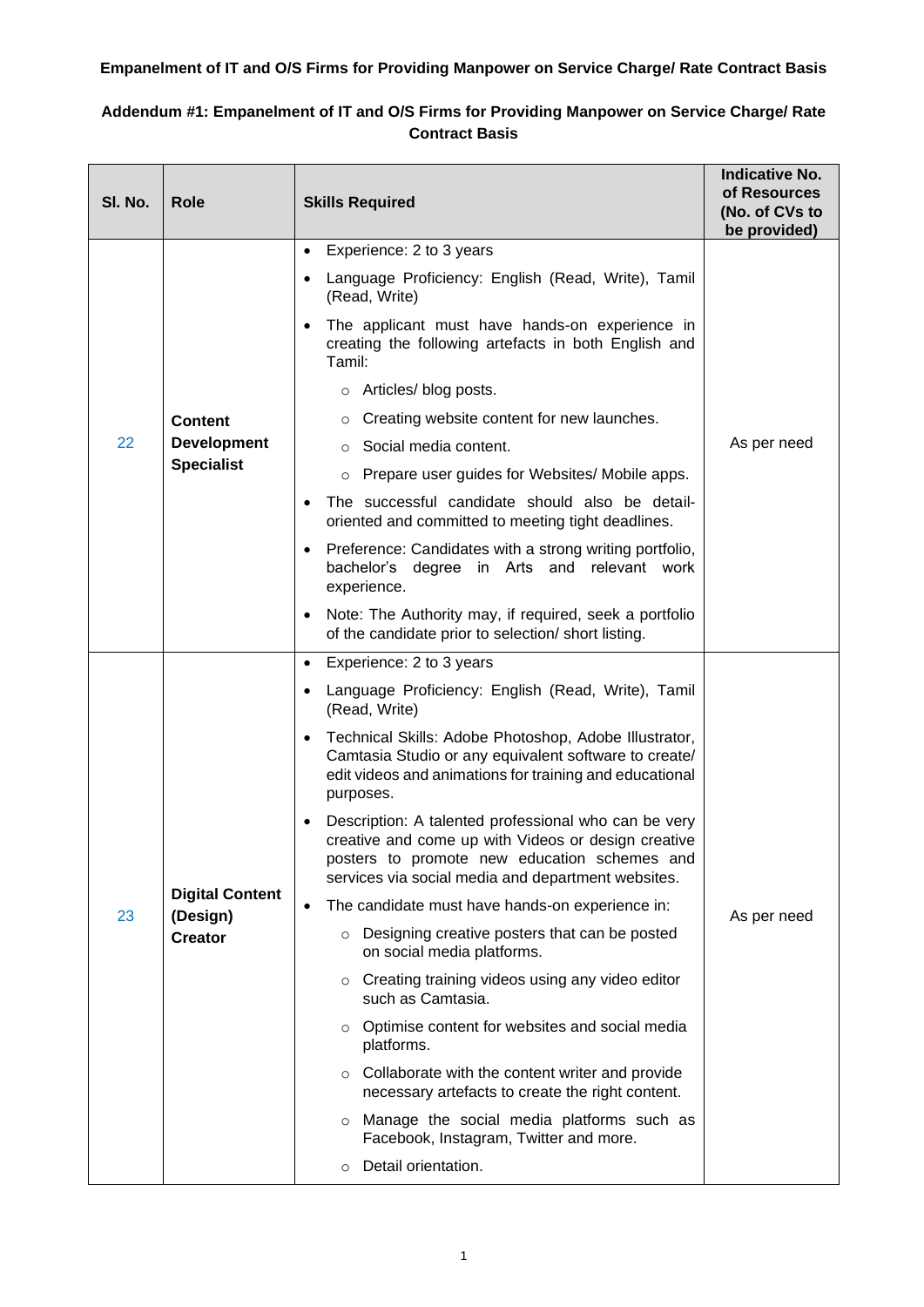| SI. No. | <b>Role</b>                                               | <b>Skills Required</b>                                                                                                     | <b>Indicative No.</b><br>of Resources<br>(No. of CVs to<br>be provided) |
|---------|-----------------------------------------------------------|----------------------------------------------------------------------------------------------------------------------------|-------------------------------------------------------------------------|
|         |                                                           | Preference: Experience in Education Domain.<br>$\bullet$                                                                   |                                                                         |
|         |                                                           | Note: The Authority may, if required, seek a portfolio<br>$\bullet$<br>of the candidate prior to selection/ short listing. |                                                                         |
|         |                                                           | Experience: 2 to 3 years.<br>$\bullet$                                                                                     |                                                                         |
|         |                                                           | Language Proficiency: English (Read, Write), Tamil<br>(Read, Write)                                                        |                                                                         |
|         |                                                           | Description: The ideal candidate must have hands-on<br>$\bullet$<br>experience in the following areas:                     |                                                                         |
|         | <b>Digital</b><br><b>Marketing</b><br><b>Professional</b> | $\circ$ Optimize content for the website and social<br>media platforms.                                                    |                                                                         |
|         |                                                           | $\circ$ Work with various content formats such as<br>blogs, videos, audio podcasts and so on.                              |                                                                         |
|         |                                                           | o Manage the social media platforms such as<br>Facebook, Instagram, Twitter and more.                                      |                                                                         |
| 24      |                                                           | ○ Search engine optimization; understanding of<br>Page Ranks, Key Words, targeted social media<br>campaigns etc.           | As per need                                                             |
|         |                                                           | Identify trends and insights in digital marketing.<br>$\circ$                                                              |                                                                         |
|         |                                                           | The successful candidate should also be detail-<br>oriented and committed to meeting tight deadlines.                      |                                                                         |
|         |                                                           | Preferred: Experience in Education domain.<br>$\bullet$                                                                    |                                                                         |
|         |                                                           | Preference will be given to those with a bachelor's<br>$\bullet$<br>degree in marketing or a related field.                |                                                                         |
|         |                                                           | Note: The Authority may, if required, seek a portfolio<br>of the candidate prior to selection/ short listing.              |                                                                         |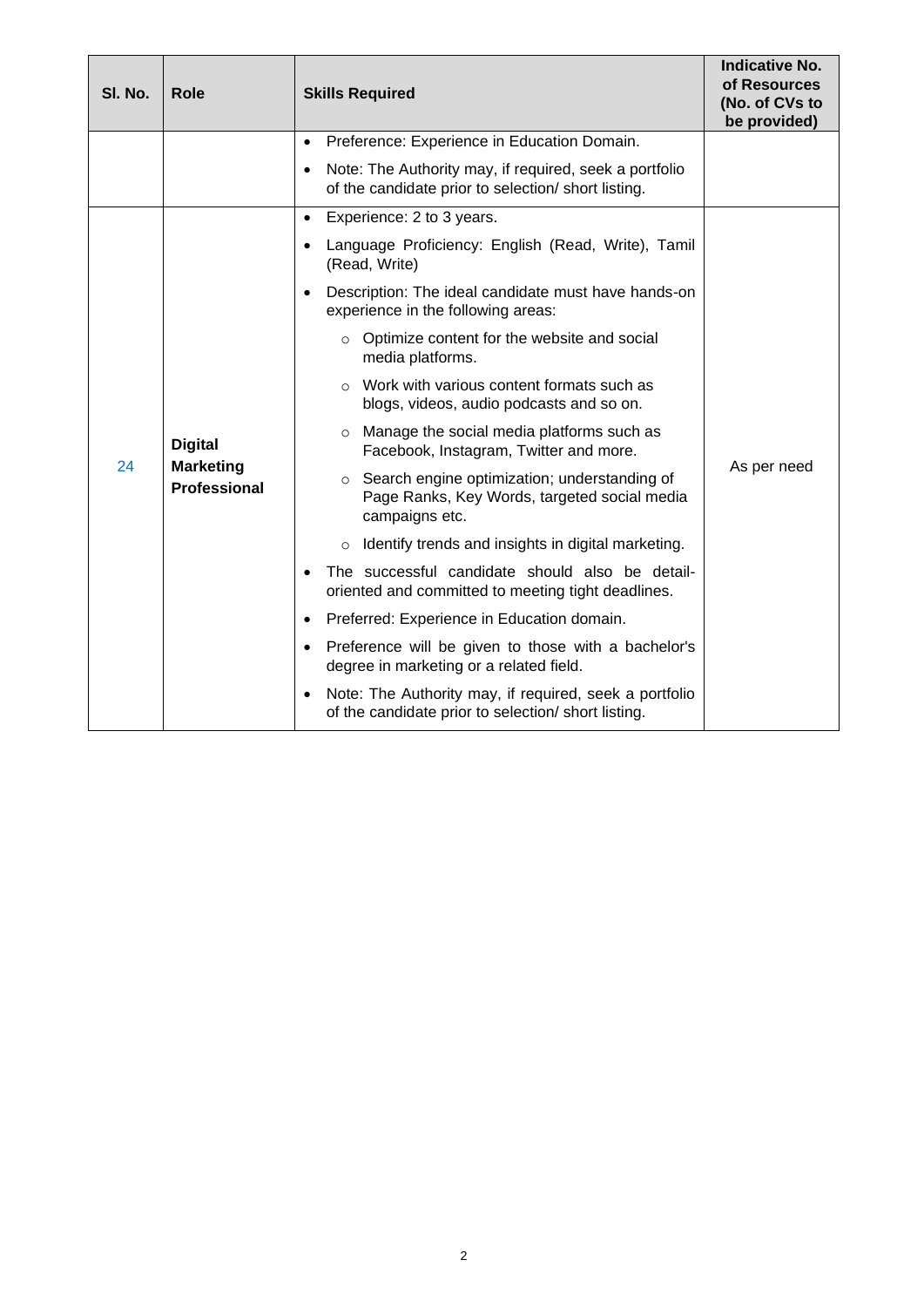## **Empanelment of IT and O/S Firms for Providing Manpower on Service Charge/ Rate Contract Basis Response to Pre-bid Queries/ Corrigendum – 1**

# **UNWIND LEARNING LABS PRIVATE LIMITED**

| <b>SI</b> | <b>Pg. &amp;</b><br>Pt. No. | <b>Existing Clause</b>                                                           | <b>Clarification/ Proposed Change</b>                    | <b>Response</b>                                                                         |
|-----------|-----------------------------|----------------------------------------------------------------------------------|----------------------------------------------------------|-----------------------------------------------------------------------------------------|
|           | Pg. 13;<br>Pt.<br>B/11      | <b>EMD:</b> Rs. 50,000 in the<br>form of DD/ Bank<br>Guarantee/NEFT<br>transfer. | • Please provide exemption for MSME<br>& NSIC Companies. | • Please submit your<br><b>Udyam Registration</b><br>certificate for this<br>exemption. |

#### **LEARNING SPIRAL**

| SI.            | <b>Pg. &amp;</b><br>Pt. No. | <b>Existing Clause</b>                                                                                                                                                                                                                                                                             | <b>Clarification/ Proposed Change</b>                                                                                                                                                                                                                                            | <b>Response</b>                                                                                                                                                                                                                                                           |
|----------------|-----------------------------|----------------------------------------------------------------------------------------------------------------------------------------------------------------------------------------------------------------------------------------------------------------------------------------------------|----------------------------------------------------------------------------------------------------------------------------------------------------------------------------------------------------------------------------------------------------------------------------------|---------------------------------------------------------------------------------------------------------------------------------------------------------------------------------------------------------------------------------------------------------------------------|
| 1              | Pg. 2;<br>Pt. 11            | • Earnest Money Deposit<br>(Original in Physical<br>Copy).                                                                                                                                                                                                                                         | • Is there any exemption for EMD<br>for MSE/SSI companies?                                                                                                                                                                                                                       | • Please submit your<br><b>Udyam Registration</b><br>certificate to claim<br>this exemption.                                                                                                                                                                              |
| $\overline{2}$ | Pg. 3;<br>Pt. 2             | • All Bidders should have<br>a Registered/Branch<br>Office anywhere in Tamil<br>Nadu in operation for<br>more than 3 years as of<br>November 30, 2021.                                                                                                                                             | • Does "all bidders" imply all<br>companies in the consortium.<br>• Here it is required: Address proof<br>for telephone bill/ EB Bill - one bill<br>for half a year for the past 3 years<br>be submitted We request that<br>rental bills/ Agreements etc. be<br>allowed as well. | • Modified to "The<br>Lead Bidder should<br>have a Registered/<br><b>Branch Office</b><br>anywhere in Tamil<br>Nadu in operation for<br>more than 3 years as<br>of November 30,<br>2021".<br>• Rental agreement/<br>Lease agreement<br>may also be<br>submitted as proof. |
| 3              | Pg. 3;<br>Pt. 3             | • The Lead Bidder should<br>have to have its primary<br>business operations in IT<br>Software Development<br>in Chennai.<br>• "Since all parties<br>involved in the<br>consortium should have<br>branch offices,<br>operational offices with<br>business been done with<br>Government prescribed". | • Request for the waiver of the<br>condition.                                                                                                                                                                                                                                    | • Not accepted.                                                                                                                                                                                                                                                           |
| 4              | Pg. 3;<br>Pt. 6             | • Lead Bidder shall submit<br>proof of having carried<br>out at least one project<br>worth Rs. 25 lakhs<br>(excluding taxes) in<br>India, in any one of the                                                                                                                                        | • Request<br>clause<br>for<br>the<br>be<br>amended such that "any one<br>bidder in the consortium should<br>have carried out similar works as<br>mentioned."                                                                                                                     | • Not accepted.                                                                                                                                                                                                                                                           |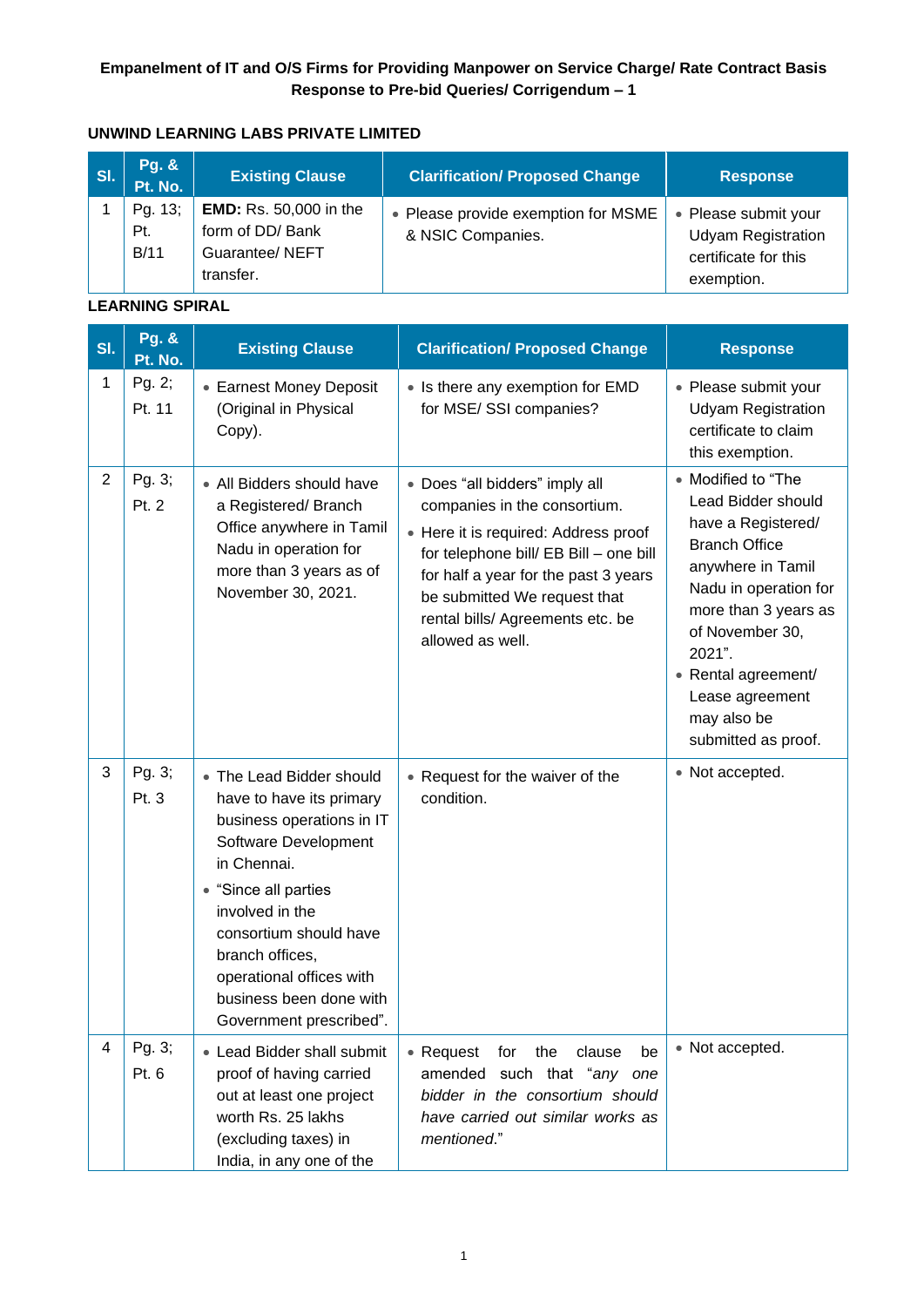| SI.            | <b>Pg. &amp;</b><br>Pt. No. | <b>Existing Clause</b>                                                                                                                                                                                                                              | <b>Clarification/ Proposed Change</b>                                                                                                                             | <b>Response</b> |
|----------------|-----------------------------|-----------------------------------------------------------------------------------------------------------------------------------------------------------------------------------------------------------------------------------------------------|-------------------------------------------------------------------------------------------------------------------------------------------------------------------|-----------------|
|                |                             | past three years as on<br>November 30, 2021.                                                                                                                                                                                                        |                                                                                                                                                                   |                 |
| 5              | Pg. 3;<br>Pt. 7             | • Lead Bidder should have<br>carried out at least 5<br>projects involving the<br>deployment of IT<br>resources with<br>departments in the<br>GoTN in the last 4 years<br>(2017-18, 2018-19,<br>2019-20, 2020-21).                                   | • Request<br>for<br>the<br>clause<br>be<br>amended such that "any one<br>bidder in the consortium should<br>have carried out similar works as<br>mentioned."      | • Not accepted. |
| 6              | Pg. 3;<br>Pt. 8             | • Lead Bidder should have<br>deployed at least 10<br>resources of an IT profile<br>in Government<br>departments in the past<br>3 years in TN.                                                                                                       | • Request<br>for<br>the<br>clause<br>be<br>amended such that "any one<br>bidder in the consortium should<br>have carried out similar works as<br>mentioned."      | • Not accepted. |
| $\overline{7}$ | Pg. 3;<br>Pt. 9             | • Any consortium member<br>should have deployed at<br>least 10 Accountants in<br>Government/ Private<br>organizations in the past<br>three years; where the<br>deployed resources<br>have remained at the<br>client site for at least 12<br>months. | • Request<br>for<br>the<br>clause<br>be<br>such that "any one<br>amended<br>bidder in the consortium have<br>out similar<br>carried<br>works<br>as<br>mentioned." | • Not accepted. |

## **SMARTFOCUS EDUCATION PVT LTD.**

| SI.            | <b>Pg. &amp;</b><br>Pt. No. | <b>Existing Clause</b>                                                                                                                                                                               | <b>Clarification/ Proposed Change</b>                                                                                                                                                                                                                                                                                                          | <b>Response</b>                                                                                                                                                                                                                                  |
|----------------|-----------------------------|------------------------------------------------------------------------------------------------------------------------------------------------------------------------------------------------------|------------------------------------------------------------------------------------------------------------------------------------------------------------------------------------------------------------------------------------------------------------------------------------------------------------------------------------------------|--------------------------------------------------------------------------------------------------------------------------------------------------------------------------------------------------------------------------------------------------|
| $\mathbf{1}$   | Pg. 12;<br>Pt.<br>3.5.2     | • Heading: Under<br>heading "No. of<br>resources deployed".<br>• Clause: "No. of<br>resources deployed of<br>an IT profile in<br>Government<br>departments in the<br>past 3 years in Tamil<br>Nadu." | • Why it is specific for Tamilnadu<br>deputation alone? Why can't an<br>eligible vendor with national level<br>deputation not eligible?<br>• This marking criterion directly<br>favours the existing vendor- in TN,<br>there is only one edu dept and there<br>are only 3 vendors who has worked<br>with the department to deploy<br>manpower. | • The bidders with<br>presence in South<br>India, resource<br>availability, salary<br>structures, language<br>considerations,<br>maturity of IT<br>systems etc. are<br>vastly different across<br>the country.<br>• Pl. see below for<br>change. |
| $\overline{2}$ | Pg. 12;<br>Pt.<br>3.5.2     | • Heading: "No. of<br>resources deployed".<br>• Clause: "If the posts<br>were provided in a                                                                                                          | • Contradicting mentions/lack of<br>clarity: Main clause says- "Govt of<br>Tamilnadu", while the marks                                                                                                                                                                                                                                         | • Clause 2 modified<br>to: No. of resources<br>deployed of an IT<br>profile in Government                                                                                                                                                        |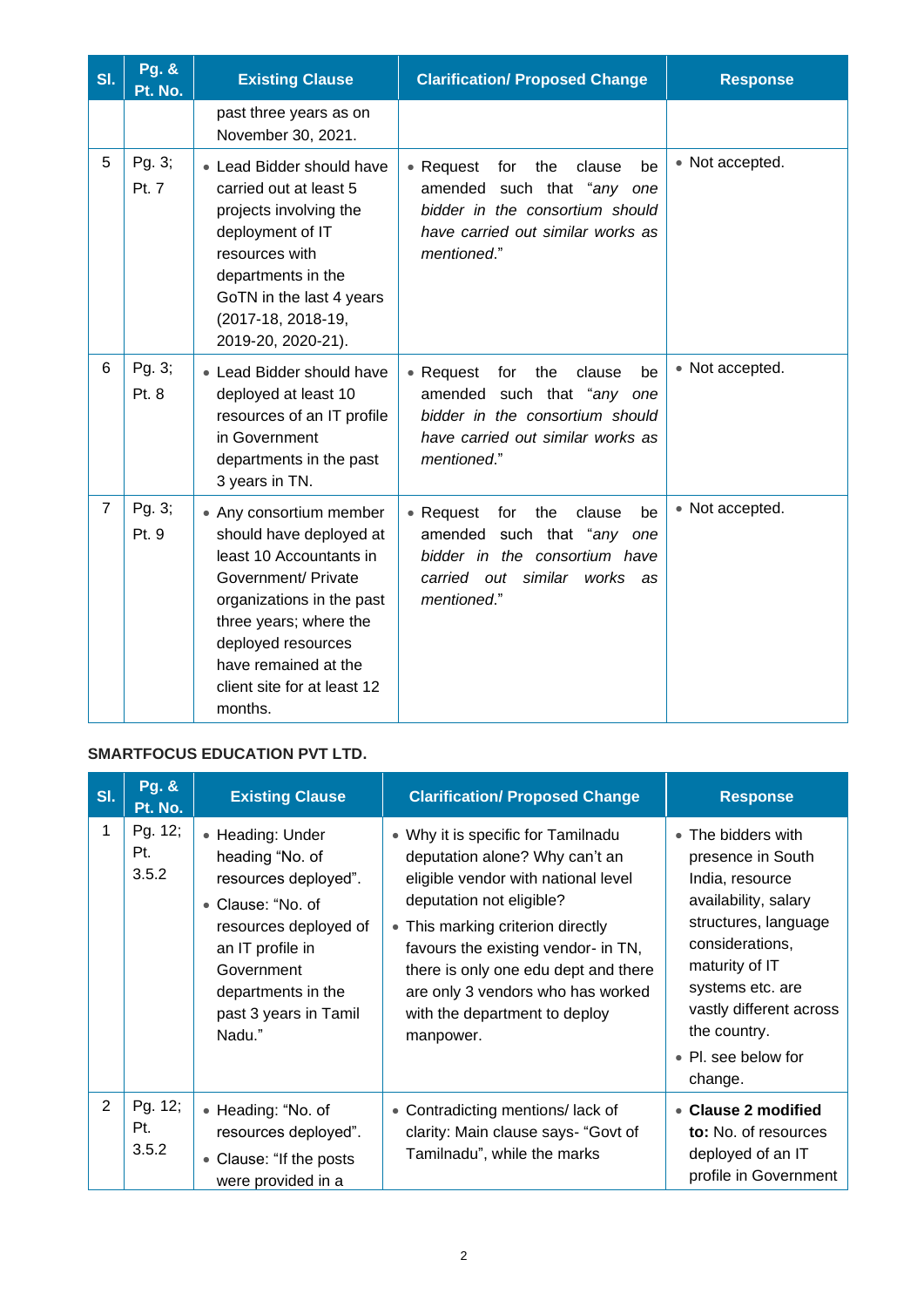| SI. | <b>Pg. &amp;</b><br>Pt. No.     | <b>Existing Clause</b>                                                                                                                                                                                                                               | <b>Clarification/ Proposed Change</b>                                                                                                                                                                                                                                               | <b>Response</b>                                                                                                                                                                                                                                                                               |
|-----|---------------------------------|------------------------------------------------------------------------------------------------------------------------------------------------------------------------------------------------------------------------------------------------------|-------------------------------------------------------------------------------------------------------------------------------------------------------------------------------------------------------------------------------------------------------------------------------------|-----------------------------------------------------------------------------------------------------------------------------------------------------------------------------------------------------------------------------------------------------------------------------------------------|
|     |                                 | <b>State Education</b><br>Department, the<br>bidder will get<br>additional 3 points."                                                                                                                                                                | category says "State education<br>department".<br>• Change to common norms $-$ "Any<br>department, across India".                                                                                                                                                                   | departments in the<br>past 3 years in any of<br>the southern states<br>(TN, Kerala, AP,<br>Telangana and<br>Karnataka).                                                                                                                                                                       |
|     |                                 |                                                                                                                                                                                                                                                      |                                                                                                                                                                                                                                                                                     | • Criteria for<br><b>Awarding Points,</b><br>2(d) modified to: If<br>the posts were<br>provided in a State<br>Education<br>Department/ or any<br>PSU/Board of any of<br>the states, the bidder<br>will get additional 3<br>points.                                                            |
| 3   | Pg. 16;<br>Pt. 3.6.1            | • Heading: Project<br>Associate.<br>• Clause: "Preferable to<br>have working<br>experience with<br><b>Government Schools</b><br>for about two years<br>through full-time<br>volunteering or<br>Fellowship programs<br>like Teach for India,<br>etc." | • What value addition does this bring?<br>• If the project associate has handled<br>LMS/ Education dept project, then it<br>should be more than enough to<br>understand the requirements.<br>• Request to change to "Experience in<br>handling LMS, School management<br>projects". | • The clause referred to<br>is only a "Preference".<br>• Further, an associate<br>who has handled a<br>LMS project would<br>have experience<br>vastly different from<br>one who has spent<br>two years in a rural<br>school and brought<br>that experience into<br>IT design/<br>development. |
| 4   | Pg. 16;<br>Pt.<br>3.6.17        | • Heading: Senior IT<br>Consultant.<br>• Clause: Should have<br>worked in at least 1<br>Significant large-scale<br>IT Application project<br>in the Government of<br><b>Tamil Nadu</b><br>Department.<br>Preferable in<br><b>Education Sector.</b>   | • Tamilnadu has only one education<br>department. If preference is given<br>for people worked in the<br>department, it means the tender is<br>created to favour existing vendor.<br>• Request to change to common<br>norms - "any department, across<br>India".                     | • Modified to: Should<br>have worked in at<br>least 1 Significant<br>large-scale IT<br>Application project in<br>the Governments of<br>any of the five<br>southern states.<br>• Preferable in the<br><b>Education Sector.</b>                                                                 |
| 5   | Pg. 16-<br>17;<br>Pt.<br>3.6.17 | • Heading: Senior<br><b>Project Management</b><br>Consultant.<br>• Clause: Should have<br>worked in at least 61<br>Significant large-scale                                                                                                           | • Tamilnadu has only one education<br>department. If preference is given<br>for people worked in the<br>department, it means the tender is<br>created to favour existing vendor.                                                                                                    | • Modified to: Should<br>have worked in at<br>least 1 Significant<br>large-scale IT<br>Application project in<br>the Governments of                                                                                                                                                           |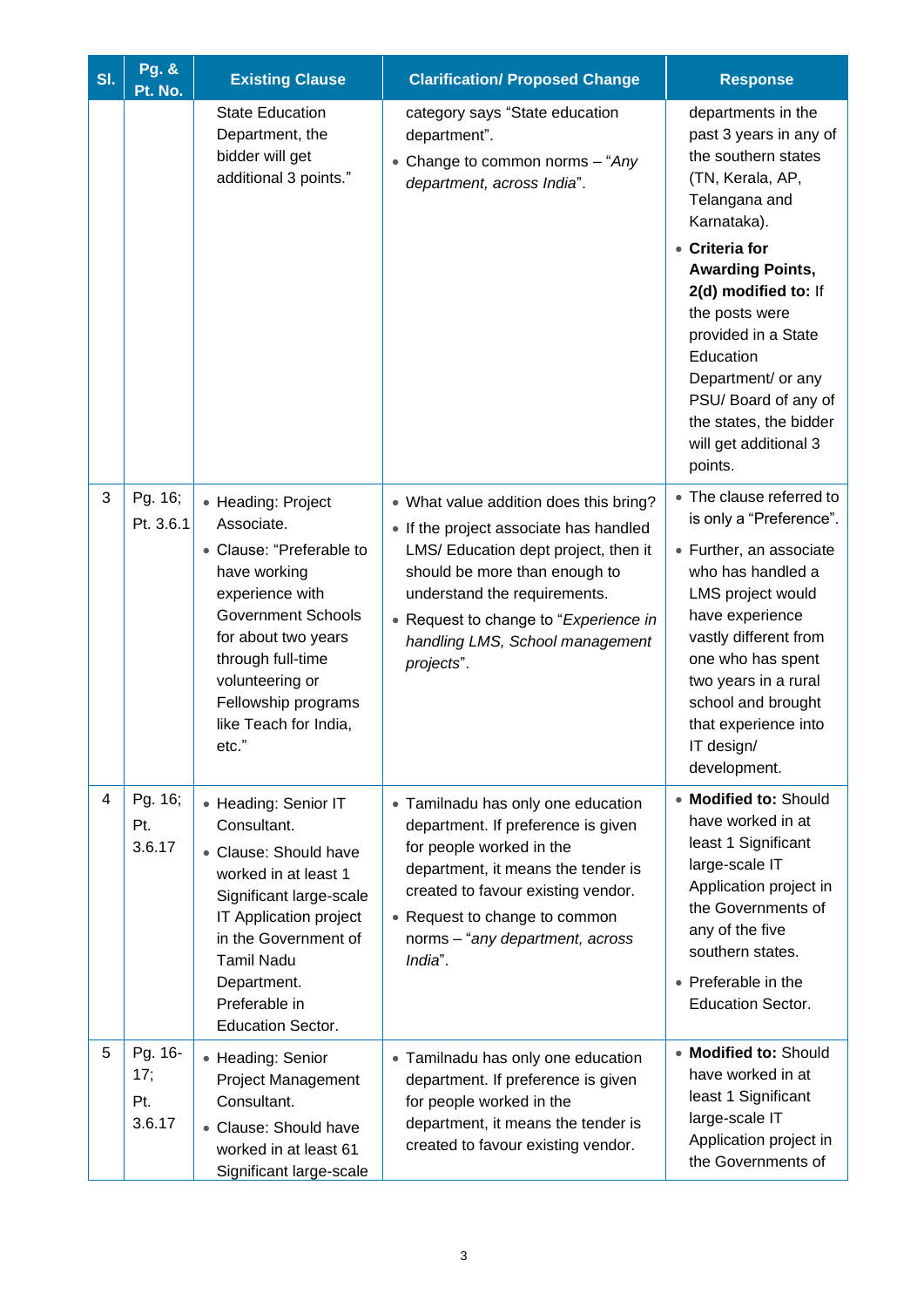| SI. | Pg. &<br>Pt. No.         | <b>Existing Clause</b>                                                                                                                                                | <b>Clarification/ Proposed Change</b>                                       | <b>Response</b>                                                                                                                                     |
|-----|--------------------------|-----------------------------------------------------------------------------------------------------------------------------------------------------------------------|-----------------------------------------------------------------------------|-----------------------------------------------------------------------------------------------------------------------------------------------------|
|     |                          | IT Application project<br>in the Government of<br>Tamil Nadu<br>Department,<br>Preferable in the<br>Education Sector.                                                 | • Request to change to common<br>norms - "any department, across<br>India". | any of the five<br>southern states.<br>• Preference will be<br>given to projects in<br>the Education Sector.                                        |
| 6   | Pg. 17;<br>Pt.<br>3.6.19 | • Heading: Machine<br>Learning Engineer.<br>• Clause: Should have<br>done at least 1<br>Machine Learning<br>Project in the<br>Government of Tamil<br>Nadu Department. | • Request to change to common<br>norms - "any department, across<br>India". | • Modified to "Should"<br>have done at least 1<br>Machine Learning<br>Project with any of<br>the five Southern<br>state government<br>departments". |

# **INTERLACE INDIA**

| SI.            | <b>Pg. &amp;</b><br>Pt. No. | <b>Existing Clause</b>                                                                                                                                                                                                                                                                     | <b>Clarification/ Proposed Change</b>                                                                                                                                                            | <b>Response</b>                                                                                                                                                                                                      |
|----------------|-----------------------------|--------------------------------------------------------------------------------------------------------------------------------------------------------------------------------------------------------------------------------------------------------------------------------------------|--------------------------------------------------------------------------------------------------------------------------------------------------------------------------------------------------|----------------------------------------------------------------------------------------------------------------------------------------------------------------------------------------------------------------------|
| 1              | Pg. 5;<br>Pt.<br>1.1.1      | • Heading: Introduction.<br>• Clause: Any consortium<br>member should have<br>deployed at least 10<br>Accountants in<br>Government/ Private<br>organisations in the past<br>three years; where the<br>deployed resources<br>have remained at the<br>client site for at least 12<br>months. | • As per the tender requirement, the<br>requirement predominately for IT<br>resources. Hence kindly request<br>you to wavier this clause. This<br>enables you to get more<br>competitive bidder. | • Not accepted.                                                                                                                                                                                                      |
| $\overline{2}$ | Pg. 12;<br>Pt. 3.5          | • Heading: Firm<br>Credentials.<br>• Clause: No. of projects<br>carried out in staffing of<br>IT resources with State<br>Governments.                                                                                                                                                      | • Kindly request you to modify as "<br>No. of projects carried out in<br>staffing of IT resources with State/<br>Central Governments".                                                           | • Not accepted.                                                                                                                                                                                                      |
| 3              | Pg. 12;<br>Pt. 3.5          | • Heading:<br>• Clause: No. of resources<br>deployed of an IT profile<br>in Government<br>departments in the past<br>3 years in Tamil Nadu.<br>a. 5 resources: 2<br>points<br>$b. > 5$ to 10<br>resources: 4 points                                                                        | • Kindly request you to modify as<br>the criteria for awarding point as<br>a. 5 resources: 3 points.<br>b. $>5$ to 10 resources: $7$<br>points<br>$c. > 10$ resources: 10 points.                | • Clause 2 modified<br>to: No. of resources<br>deployed of an IT<br>profile in Government<br>departments in the<br>past 3 years in any of<br>the southern states<br>(TN, Kerala, AP,<br>Telangana and<br>Karnataka). |